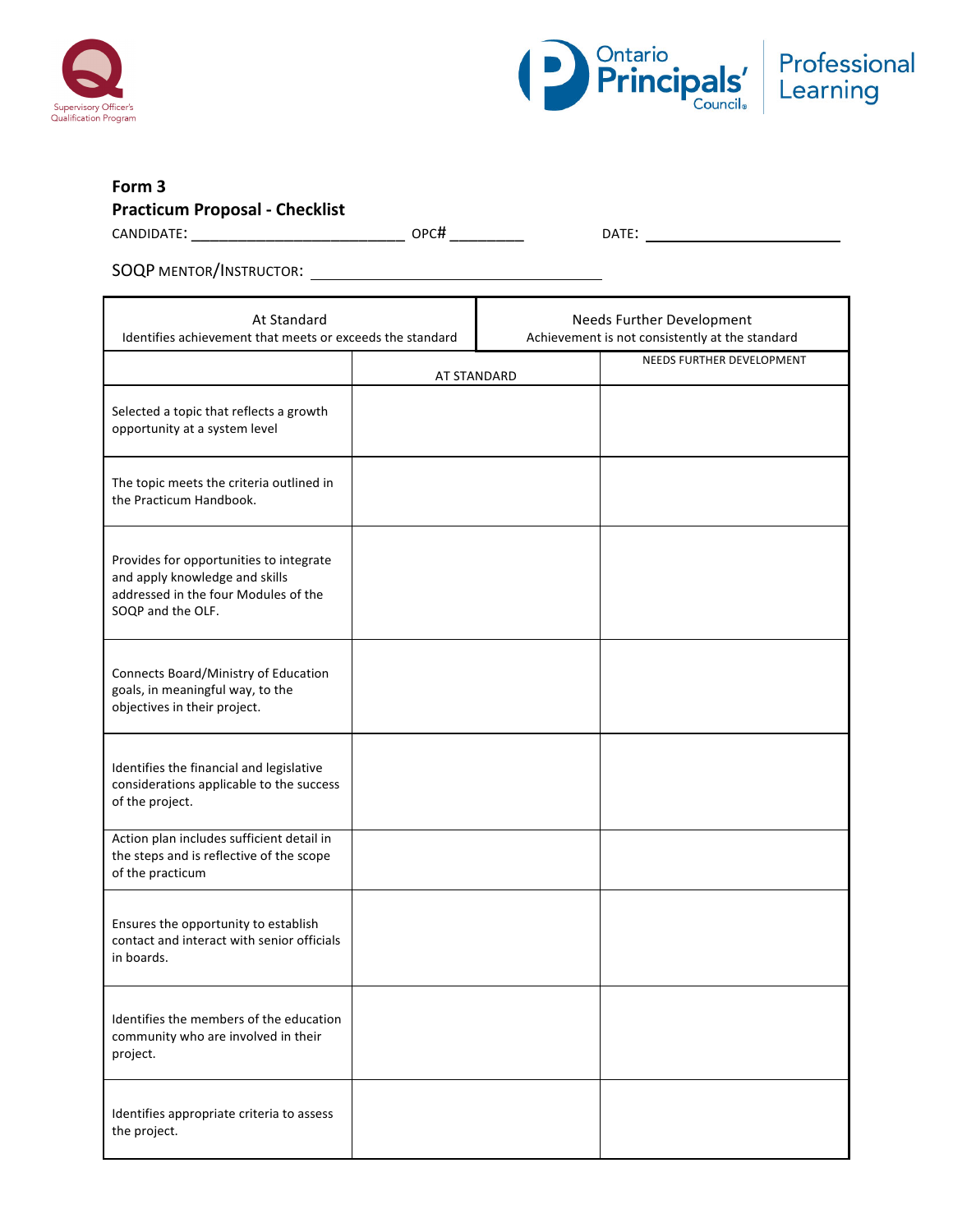



# **Form 4**

**Log - Checklist**

CANDIDATE: \_\_\_\_\_\_\_\_\_\_\_\_\_\_\_\_\_\_\_\_\_\_\_ OPC# \_\_\_\_\_\_\_\_ DATE:

SOQP MENTOR/INSTRUCTOR: \_\_\_\_\_\_\_\_\_\_\_\_\_\_

| At Standard<br>Identifies achievement that meets or exceeds the standard                                     |                    | Needs Further Development<br>Achievement is not consistently at the standard |                           |
|--------------------------------------------------------------------------------------------------------------|--------------------|------------------------------------------------------------------------------|---------------------------|
|                                                                                                              | <b>AT STANDARD</b> |                                                                              | NEEDS FURTHER DEVELOPMENT |
| Thorough documentation of dates<br>and duration of activities                                                |                    |                                                                              |                           |
| Documentation of implementation<br>process                                                                   |                    |                                                                              |                           |
| Inclusion of appropriate<br>documentation (agendas, minutes,<br>etc.)                                        |                    |                                                                              |                           |
| Related learning activities<br>(conferences, workshops, job<br>shadowing, professional readings,<br>$etc.$ ) |                    |                                                                              |                           |
| Meetings with mentor, supervisor<br>and advisor                                                              |                    |                                                                              |                           |

TOTAL NUMBER OF HOURS: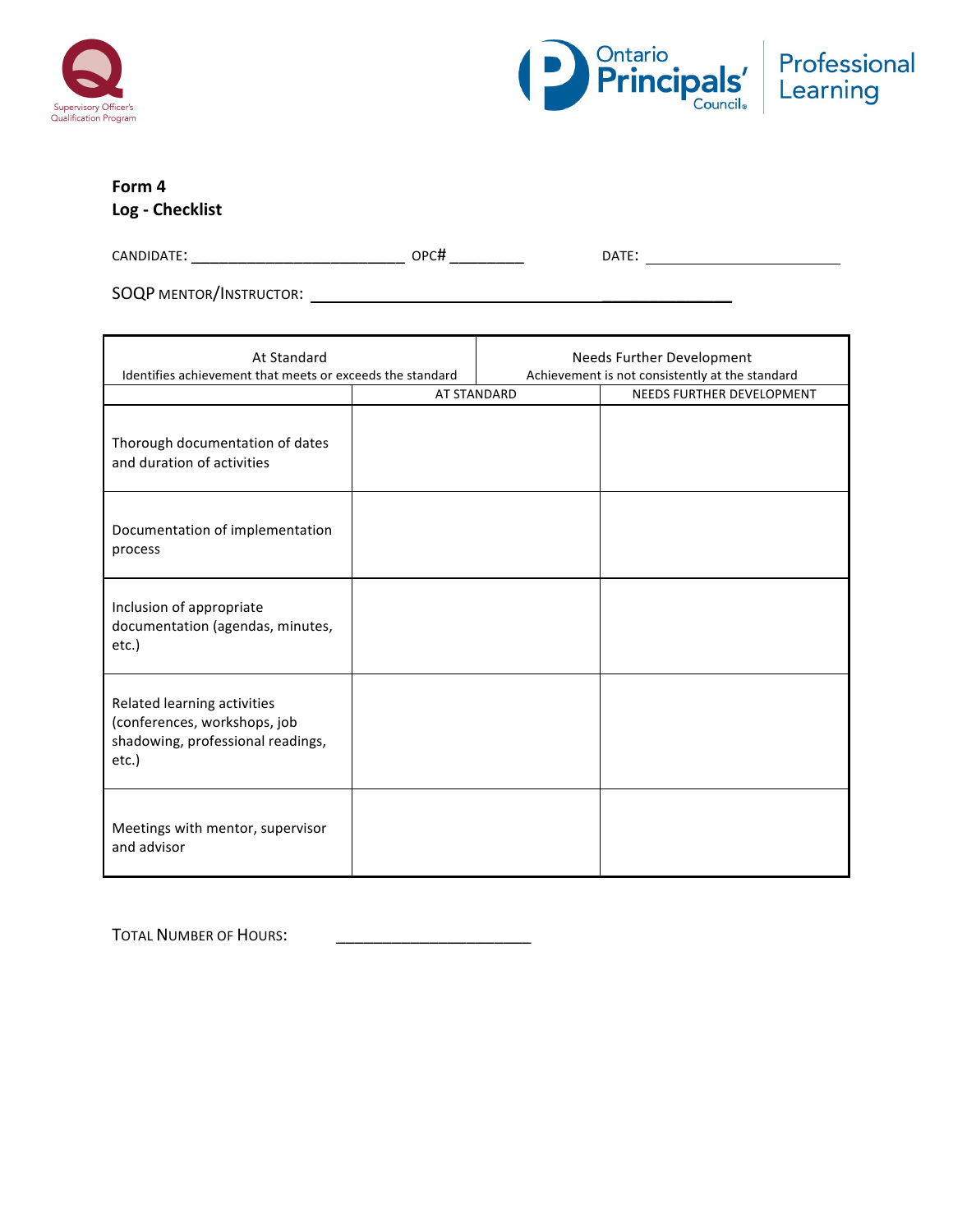



## **Form 5 Practicum Assessment – Reflective Written Assignment**

CANDIDATE: \_\_\_\_\_\_\_\_\_\_\_\_\_\_\_\_\_\_\_\_\_\_\_ OPC# \_\_\_\_\_\_\_\_ DATE:

SOQP MENTOR/INSTRUCTOR:

| At Standard<br>Identifies achievement that meets or exceeds the standard                                                            |                    | Needs Further Development<br>Achievement is not consistently at the standard |                           |
|-------------------------------------------------------------------------------------------------------------------------------------|--------------------|------------------------------------------------------------------------------|---------------------------|
|                                                                                                                                     | <b>AT STANDARD</b> |                                                                              | NEEDS FURTHER DEVELOPMENT |
| Appropriate use of writing<br>conventions i.e. spelling, format,<br>punctuation, grammar                                            |                    |                                                                              |                           |
| Clarity of thought                                                                                                                  |                    |                                                                              |                           |
| Considers the development of<br>personal leadership styles related to<br>change management                                          |                    |                                                                              |                           |
| Reflects on strengths and areas for<br>growth                                                                                       |                    |                                                                              |                           |
| Reflects on challenges and<br>opportunities presented                                                                               |                    |                                                                              |                           |
| Understands the political context                                                                                                   |                    |                                                                              |                           |
| Understands the responsibilities of a<br>supervisory officer and shows<br>evidence of undertaking some of<br>those responsibilities |                    |                                                                              |                           |
| Considers the impact on public<br>education in the 21st Century                                                                     |                    |                                                                              |                           |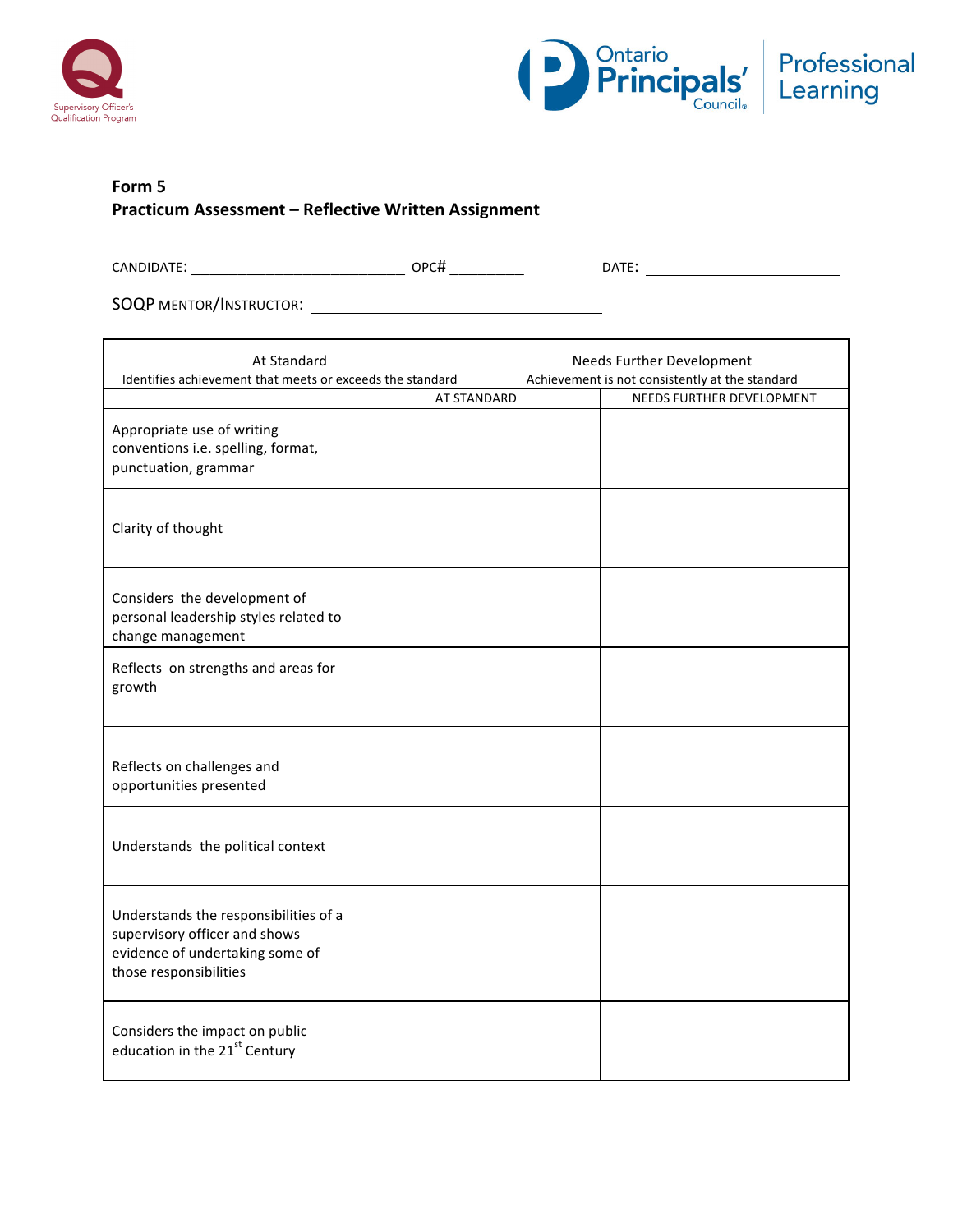



## **Form 6 Practicum Assessment – Final Report**

| $\cap$ ANDIL.<br>40. ו<br>∽ | חסר.<br>.<br>--<br>___ | ıΛ |
|-----------------------------|------------------------|----|
|                             |                        |    |

SOQP MENTOR/INSTRUCTOR: \\contact \\contact \\contact \\contact \\contact \\contact \\contact \\contact \\contact \\contact \\contact \\contact \\contact \\contact \\contact \\contact \\contact \\contact \\contact \\contac

| At Standard<br>Identifies achievement that meets or exceeds the standard                                                                                                  |             | <b>Needs Further Development</b><br>Achievement is not consistently at the standard |                           |
|---------------------------------------------------------------------------------------------------------------------------------------------------------------------------|-------------|-------------------------------------------------------------------------------------|---------------------------|
|                                                                                                                                                                           | AT STANDARD |                                                                                     | NEEDS FURTHER DEVELOPMENT |
| References relevant legislation,<br>district school board policies and<br>documents                                                                                       |             |                                                                                     |                           |
| Synthesizes relevant research data<br>and analyzes data                                                                                                                   |             |                                                                                     |                           |
| Evaluates results and offers<br>recommendations for future<br>development                                                                                                 |             |                                                                                     |                           |
| Considers OLF and leadership skills<br>appropriate for SO                                                                                                                 |             |                                                                                     |                           |
| Determines benefits to students,<br>parents, staff and/or the system as<br>a whole                                                                                        |             |                                                                                     |                           |
| Provides evidence of effective<br>leadership                                                                                                                              |             |                                                                                     |                           |
| Meets commitments and plans<br>described on Form 3 and in the<br>Practicum Proposal                                                                                       |             |                                                                                     |                           |
| Links to OCT's Standards of Practice<br>for the Teaching Profession or the<br>ethical standards of another<br>relevant professional organization<br>(Business Candidates) |             |                                                                                     |                           |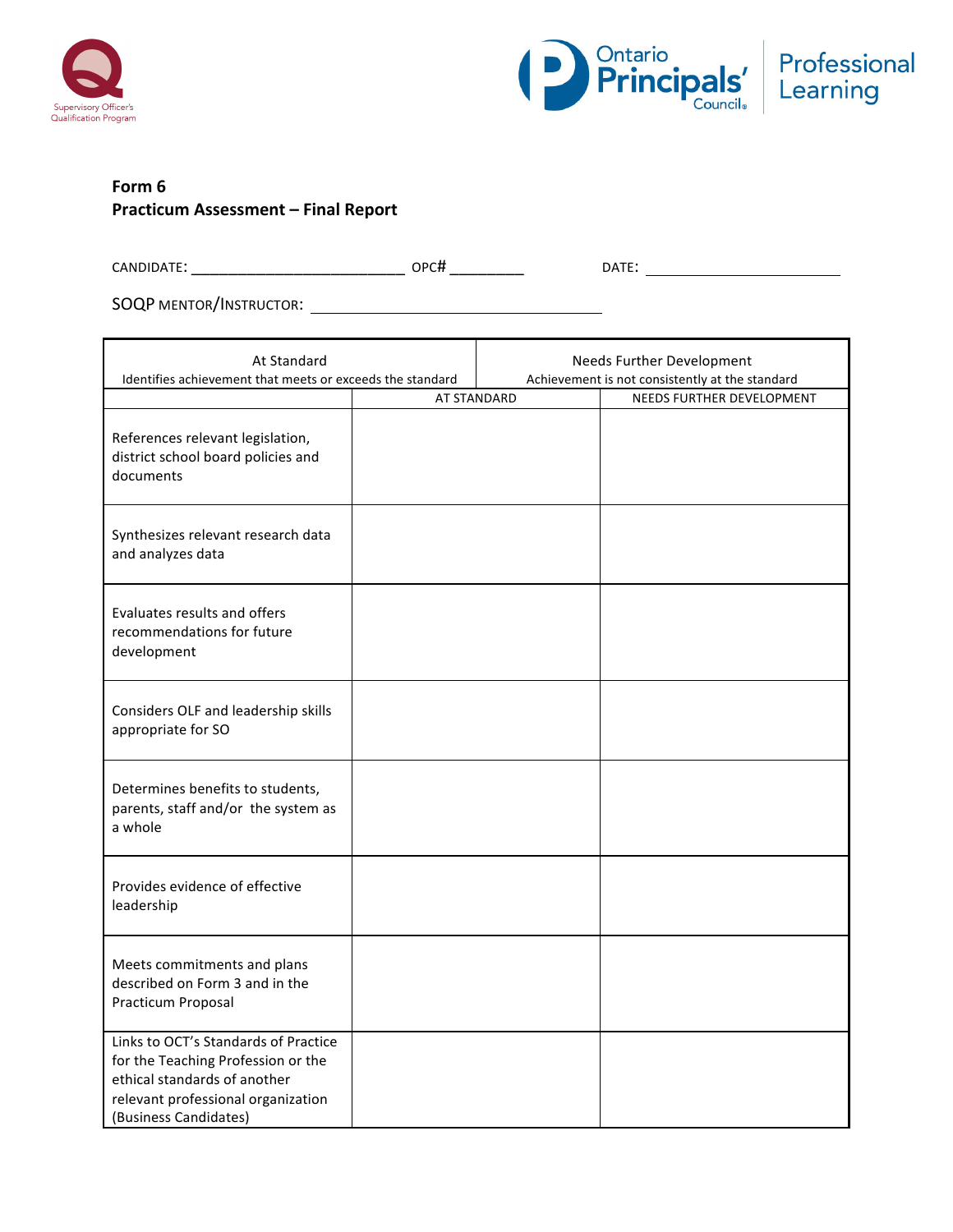



## **Form 7 Practicum Assessment - District Practicum Mentor's Report**

The form is to be used by the District Practicum Mentor to report on the Candidate's leadership project. Please comment on the extent to which the Candidate has achieved the objectives of the leadership project. Please indicate the strengths and areas for improvement with respect to the final report.

CANDIDATE: \_\_\_\_\_\_\_\_\_\_\_\_\_\_\_\_\_\_\_\_\_\_\_ OPC# \_\_\_\_\_\_\_\_ DATE:

DISTRICT PRACTICUM MENTOR: \_\_\_\_\_\_\_\_\_\_\_\_\_\_\_\_\_\_\_\_\_\_\_\_\_\_\_\_\_\_\_\_\_\_\_\_\_\_\_\_\_

District Practicum Mentor's Comments (Please use the back if necessary):

| Candidate's Comments (Please use the back if necessary): |       |  |
|----------------------------------------------------------|-------|--|
|                                                          |       |  |
|                                                          |       |  |
|                                                          |       |  |
|                                                          |       |  |
|                                                          |       |  |
|                                                          |       |  |
|                                                          |       |  |
|                                                          |       |  |
|                                                          |       |  |
| <b>Candidate's Signature:</b>                            | Date: |  |

The candidate has completed the Practicum and achieved the objectives as outlined in the Practicum Proposal. 

**District Practicum Mentor's Signature:** \_\_\_\_ Date: \_\_\_\_\_\_\_\_\_\_\_\_